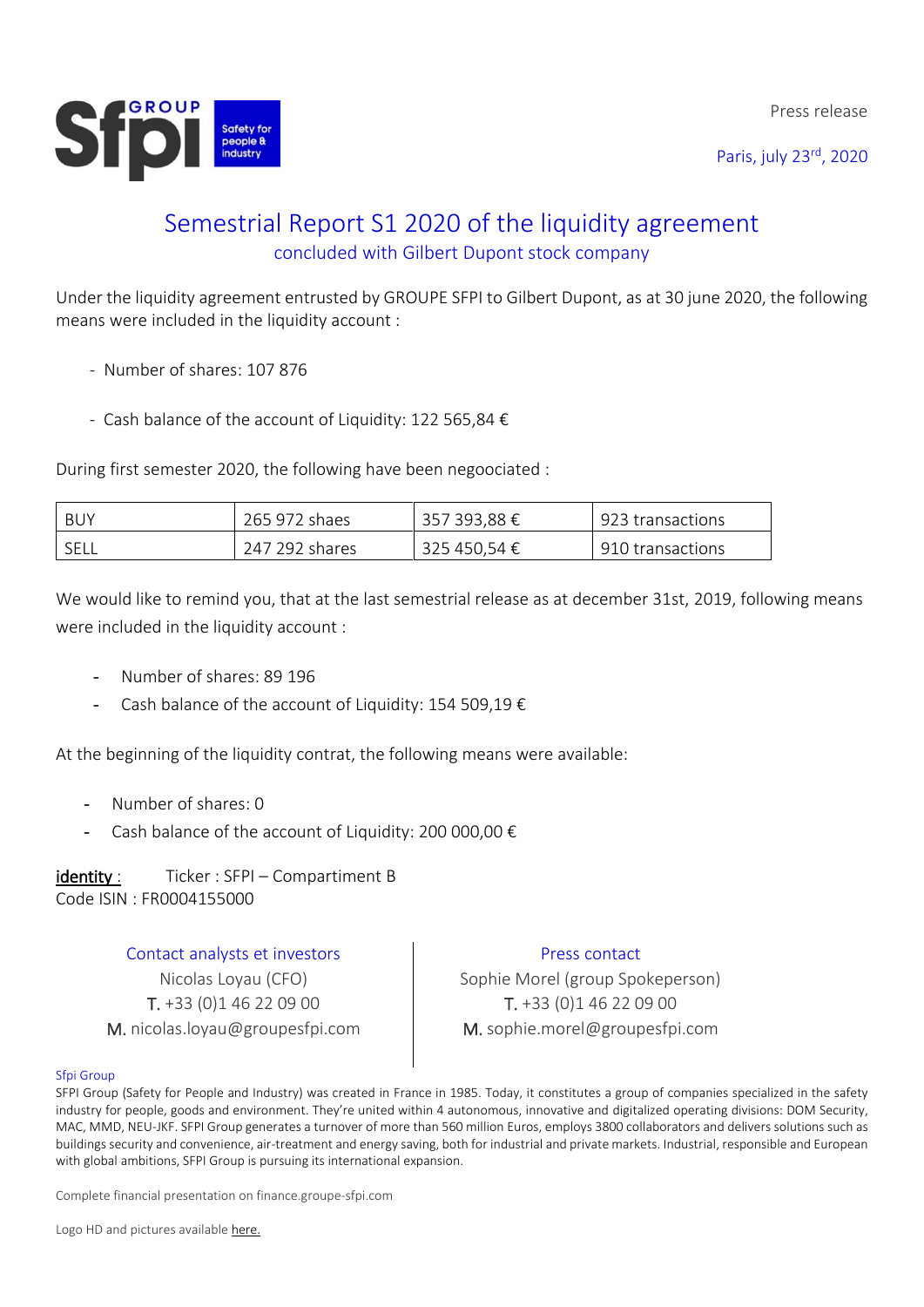|              | Buy                     |                  | Sell             |                  |                     |                  |
|--------------|-------------------------|------------------|------------------|------------------|---------------------|------------------|
|              | Nb of                   | NB of            | <b>Amount</b> in | Nb of            | <b>NB</b> of Shares | <b>Amount</b> in |
|              | transactions            | <b>Shares</b>    | <b>EUR</b>       | transactions     |                     | <b>EUR</b>       |
| <b>TOTAL</b> | 923                     | 265 972          | 357 393,88       | 910              | 247 292             | 325 450,54       |
| 02/01/2020   | $\boldsymbol{0}$        | $\theta$         | $\mathbf{0}$     | $\boldsymbol{0}$ | 2074                | 3614,57          |
| 03/01/2020   | 7                       | 3188             | 5507,27          | $\mathfrak s$    | 735                 |                  |
|              |                         |                  |                  |                  |                     | 1284,78          |
| 06/01/2020   | $\boldsymbol{0}$        | $\theta$         | $\mathbf{0}$     | $\sqrt{5}$       | 3600                | 6293,52          |
| 07/01/2020   | $\overline{2}$          | 800              | 1405,04          | 10               | 2383                | 4202,66          |
| 08/01/2020   | 6                       | 611              | 1061,12          | 7                | 1143                | 2001,74          |
| 09/01/2020   | $\boldsymbol{0}$        | $\overline{0}$   | $\mathbf{0}$     | $\,8\,$          | 1308                | 2307,18          |
| 10/01/2020   | $\overline{4}$          | 553              | 979,92           | 12               | 2703                | 4895,4           |
| 13/01/2020   | $\boldsymbol{0}$        | $\boldsymbol{0}$ | $\mathbf{0}$     | 3                | 672                 | 1252,41          |
| 14/01/2020   | 17                      | 5260             | 9599,5           | $\tau$           | 2020                | 3707,91          |
| 15/01/2020   | $\overline{4}$          | 522              | 936,89           | $\overline{4}$   | 397                 | 713,61           |
| 16/01/2020   | 8                       | 968              | 1720,43          | $\overline{4}$   | 814                 | 1462,35          |
| 17/01/2020   | 3                       | 411              | 738,69           | $\overline{2}$   | 380                 | 686,7            |
| 20/01/2020   | $\overline{2}$          | 214              | 384,07           | 1                | 165                 | 297              |
| 21/01/2020   | $\boldsymbol{0}$        | $\boldsymbol{0}$ | $\mathbf{0}$     |                  | 500                 | 901              |
|              |                         |                  |                  | 3                |                     |                  |
| 22/01/2020   | 15                      | 3653             | 6519,51          | $\boldsymbol{0}$ | $\overline{0}$      | $\mathbf{0}$     |
| 23/01/2020   | 7                       | 2041             | 3588,49          | 1                |                     | 1,79             |
| 24/01/2020   | 5                       | 1600             | 2784             | 6                | 2785                | 4873,75          |
| 27/01/2020   | 17                      | 3862             | 6598,61          | $\boldsymbol{0}$ | $\overline{0}$      | $\mathbf{0}$     |
| 28/01/2020   | $8\,$                   | 1456             | 2432,1           | $\overline{2}$   | 550                 | 934,01           |
| 29/01/2020   | $\boldsymbol{0}$        | $\boldsymbol{0}$ | $\boldsymbol{0}$ | $\sqrt{5}$       | 365                 | 621,74           |
| 30/01/2020   | 7                       | 2065             | 3517,93          | 1                | 200                 | 342              |
| 31/01/2020   | 10                      | 2625             | 4443,34          | $\boldsymbol{0}$ | $\overline{0}$      | $\mathbf{0}$     |
| 03/02/2020   | $\overline{\mathbf{4}}$ | 922              | 1543,06          | 7                | 2330                | 3936,77          |
| 04/02/2020   | 5                       | 1730             | 2908,13          | $\mathfrak s$    | 550                 | 934,01           |
| 05/02/2020   | 7                       | 1736             | 2908,84          | $\overline{4}$   | 266                 | 450,36           |
| 06/02/2020   | 7                       | 4235             | 7023,32          | 11               | 2490                | 4153,07          |
| 07/02/2020   | $\overline{5}$          | 2560             | 4283,39          | 14               | 3482                | 5853,94          |
|              |                         |                  |                  |                  |                     |                  |
| 10/02/2020   | $\boldsymbol{0}$        | $\boldsymbol{0}$ | $\theta$         | $\overline{4}$   | 923                 | 1562,45          |
| 11/02/2020   | 10                      | 2213             | 3693,05          | 3                | 301                 | 504,69           |
| 12/02/2020   | $\overline{4}$          | 1648             | 2741,12          | $\overline{7}$   | 3480                | 5808,12          |
| 13/02/2020   | $\overline{4}$          | 1999             | 3318,34          | $\overline{7}$   | 1324                | 2205,52          |
| 14/02/2020   | 12                      | 7411             | 12306,71         | 5                | 1546                | 2577,03          |
| 17/02/2020   | 12                      | 8011             | 13192,51         | $\overline{2}$   | 1100                | 1824,46          |
| 18/02/2020   | $\overline{4}$          | 3150             | 5166             | $\overline{8}$   | 2660                | 4365,06          |
| 19/02/2020   | 4                       | 2459             | 4013,58          | 10               | 1554                | 2533,49          |
| 20/02/2020   | 7                       | 4400             | 7156,16          | 7                | 4330                | 7054,87          |
| 21/02/2020   | 11                      | 3800             | 6152,96          | $\overline{2}$   | 1500                | 2430             |
| 24/02/2020   | 6                       | 1222             | 1966,32          | $\sqrt{6}$       | 3921                | 6388,88          |
| 25/02/2020   | $\boldsymbol{0}$        | $\overline{0}$   | $\Omega$         | 6                | 2229                | 3642,85          |
| 26/02/2020   | 8                       | 1659             | 2588,54          | 10               | 1585                | 2496,38          |
| 27/02/2020   | 9                       | 1922             | 3066,17          | 1                | 200                 | 322              |
| 28/02/2020   | 16                      | 2870             | 4285,77          | 13               | 3164                | 4735,56          |
|              |                         |                  |                  |                  |                     |                  |
| 02/03/2020   | 6                       | 900              | 1355,04          | $\overline{4}$   | 1000                | 1522,1           |
| 03/03/2020   | $\boldsymbol{0}$        | $\overline{0}$   | $\overline{0}$   | 9                | 1925                | 2963,54          |
| 04/03/2020   | 5                       | 1285             | 1958,85          | $\sqrt{2}$       | 184                 | 286,12           |
| 05/03/2020   | 8                       | 1883             | 2830,15          | 3                | 1380                | 2078,83          |
| 06/03/2020   | 13                      | 3193             | 4714,78          | $\boldsymbol{0}$ | $\overline{0}$      | $\Omega$         |
| 09/03/2020   | 20                      | 3779             | 4806,51          | $\sqrt{2}$       | 102                 | 130,56           |
| 10/03/2020   | 9                       | 2548             | 3195,19          | 5                | 1050                | 1334,45          |
| 11/03/2020   | $\mathbf{1}$            | 1000             | 1230             | $\overline{7}$   | 1798                | 2249,48          |
| 12/03/2020   | 13                      | 3535             | 4180,14          | $\overline{4}$   | 900                 | 1098             |
| 13/03/2020   | 10                      | 1395             | 1524,87          | 6                | 2027                | 2431,59          |
| 16/03/2020   | 7                       | 1480             | 1497,91          | $\,8\,$          | 1984                | 2031,02          |
| 17/03/2020   | 6                       | 965              | 990,77           | $\overline{5}$   | 586                 | 640,85           |
| 18/03/2020   | 13                      | 2145             | 2094,38          | 10               | 1218                | 1218,49          |
| 19/03/2020   |                         |                  | 3959,18          | 7                | 2565                |                  |
|              | 15                      | 4168             |                  |                  |                     | 2485,74          |
| 20/03/2020   | 10                      | 1125             | 1016,66          | 5                | 1750                | 1668,98          |

Г

[www.groupe-sfpi.com](http://www.groupe-sfpi.com/)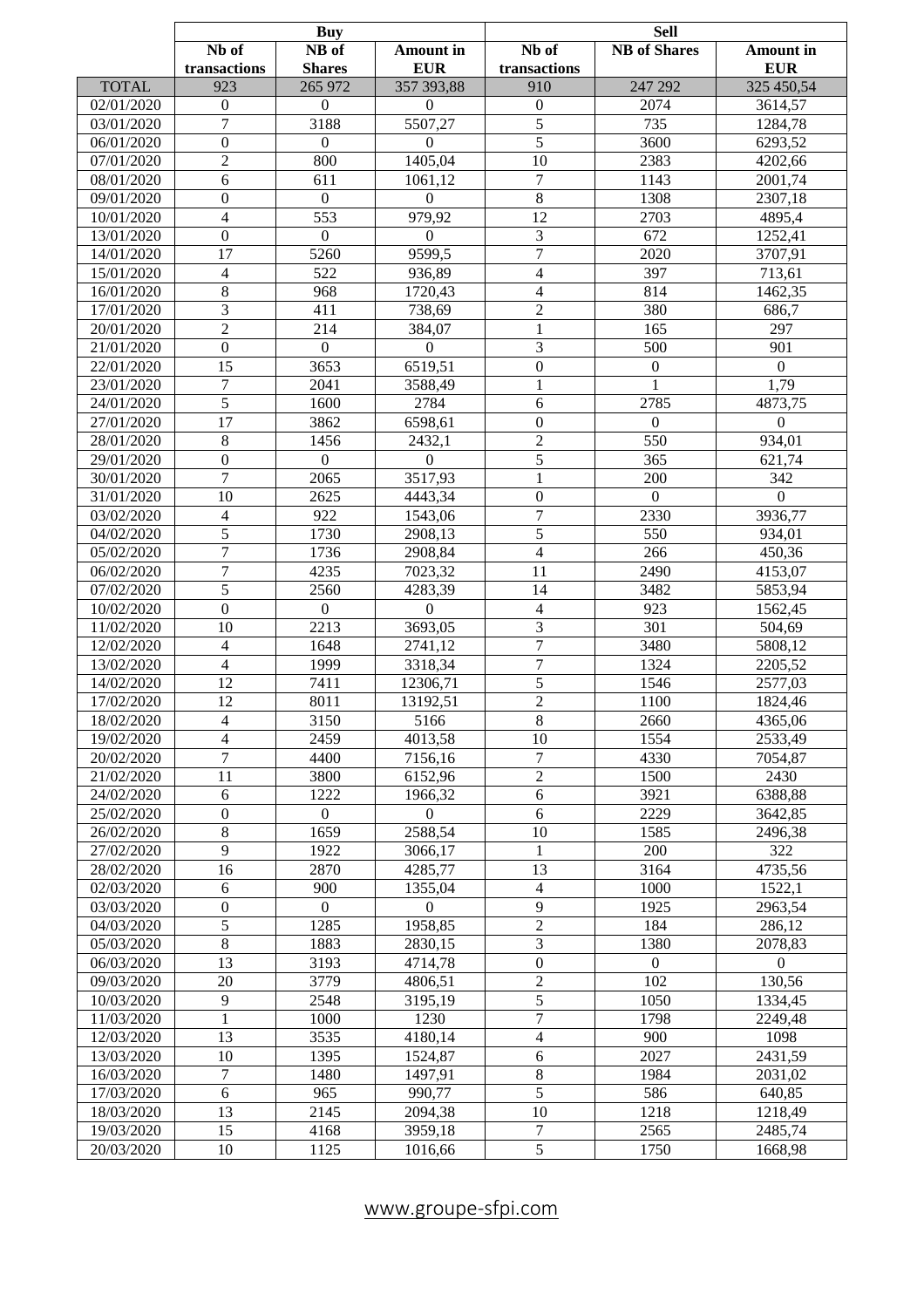| 23/03/2020 | 15                      | 3445             | 2903,45             | 9                        | 2626             | 2251,01          |
|------------|-------------------------|------------------|---------------------|--------------------------|------------------|------------------|
| 24/03/2020 | 1                       | 100              | 85,2                | $\overline{12}$          | 2475             | 2156,96          |
| 25/03/2020 | 5                       | 1396             | 1201,96             | 14                       | 2075             | 1860,86          |
| 26/03/2020 | $\mathbf{0}$            | $\overline{0}$   | $\Omega$            | 21                       | 3184             | 2933,1           |
| 27/03/2020 | $\overline{4}$          | 765              | 692,86              | 17                       | 4179             | 4020,62          |
| 30/03/2020 | 3                       | 450              | 429,39              | 16                       | 3663             | 3577,65          |
| 31/03/2020 | $\overline{3}$          | $\overline{355}$ | 356,88              | $\overline{9}$           | 1085             | 1099,43          |
| 01/04/2020 | $\overline{12}$         | 2626             | 2590,81             | $\overline{0}$           | $\overline{0}$   | $\overline{0}$   |
| 02/04/2020 | 20                      | 4222             | 3989,79             | $\overline{0}$           | $\overline{0}$   | $\mathbf{0}$     |
| 03/04/2020 | 3                       | 645              | 589,59              | $\overline{2}$           | $\overline{500}$ | 463              |
| 06/04/2020 | $\overline{0}$          | $\boldsymbol{0}$ | $\mathbf{0}$        | $\overline{13}$          | 2885             | 2826,43          |
| 07/04/2020 | $\overline{0}$          | $\overline{0}$   | $\theta$            | $\overline{12}$          | 2960             | 2940,17          |
| 08/04/2020 | $\mathbf{1}$            | 1000             | 1080                | $\overline{15}$          | 3910             | 4332,28          |
| 09/04/2020 | $\mathbf{1}$            | $\frac{556}{ }$  | 611,6               | 6                        | 1920             | 2192,06          |
| 10/04/2020 | $\overline{0}$          | $\overline{0}$   | $\mathbf{0}$        | $\overline{0}$           | $\overline{0}$   | $\mathbf{0}$     |
| 13/04/2020 | $\overline{0}$          | $\overline{0}$   | $\theta$            | $\overline{0}$           | $\mathbf{0}$     | $\Omega$         |
| 14/04/2020 | 10                      | 2406             | 2674,51             | $\overline{13}$          | 2456             | 2789,03          |
| 15/04/2020 | 6                       | 1645             | 1871,85             | $\overline{8}$           | 3231             | 3878,82          |
| 16/04/2020 | 11                      | 2370             | 2627,62             | $\overline{0}$           | $\overline{0}$   | $\boldsymbol{0}$ |
| 17/04/2020 | 3                       | 582              | 662,37              | $\overline{2}$           | 845              | 972,68           |
| 20/04/2020 | $\overline{0}$          | $\boldsymbol{0}$ | $\Omega$            | $\overline{\mathcal{L}}$ | 850              | 989,74           |
| 21/04/2020 | $\overline{\mathbf{4}}$ | 809              | 929,78              | $\overline{0}$           | $\overline{0}$   | $\overline{0}$   |
| 22/04/2020 | $\boldsymbol{0}$        | $\mathbf{0}$     | $\Omega$            | $\overline{9}$           | 1602             | 1860,4           |
| 23/04/2020 | $\overline{8}$          | 1951             | 2253,8              | 12                       | 2442             | 2940,66          |
| 24/04/2020 | 11                      | 2780             | 3338,5              | 6                        | 689              | 845,95           |
| 27/04/2020 | $\overline{8}$          | 2685             |                     | $\overline{6}$           | 851              |                  |
|            | $\overline{16}$         |                  | 3126,68             | $\overline{4}$           | 800              | 1014,48          |
| 28/04/2020 | $\mathbf{0}$            | 3259             | 3642,91<br>$\Omega$ |                          |                  | 926,48           |
| 29/04/2020 |                         | $\boldsymbol{0}$ |                     | 21                       | 7911             | 9752,68          |
| 30/04/2020 | 4                       | $\overline{600}$ | 694,56              | $\overline{12}$          | 1670             | 2004,5           |
| 01/05/2020 | $\overline{0}$          | $\mathbf{0}$     | $\Omega$            | $\overline{0}$           | $\boldsymbol{0}$ | $\overline{0}$   |
| 04/05/2020 | $\overline{17}$         | 4465             | 5033,84             | 4                        | 1002             | 1132,26          |
| 05/05/2020 | $\overline{4}$          | 1050             | 1191,54             | $\boldsymbol{0}$         | $\overline{0}$   | $\overline{0}$   |
| 06/05/2020 | $\overline{7}$          | 3465             | 3871,79             | 5                        | 1078             | 1208,87          |
| 07/05/2020 | 5                       | 1869             | 2088,98             | 4                        | 922              | 1040,57          |
| 08/05/2020 | $\mathbf{1}$            | 300              | 336                 | $\overline{3}$           | $\overline{7}16$ | 811,16           |
| 11/05/2020 | $\overline{5}$          | 1065             | 1202,81             | $\overline{10}$          | 2255             | 2581,75          |
| 12/05/2020 | $\overline{7}$          | 1830             | 2162,51             | $\overline{22}$          | 7166             | 8759,72          |
| 13/05/2020 | $\overline{0}$          | 2555             | 2989,86             | $\overline{0}$           | 500              | $\overline{595}$ |
| 14/05/2020 | 10                      | 2827             | 3163,7              | 1                        | 500              | 560              |
| 15/05/2020 | 3                       | 1855             | 2069,62             | 6                        | 2700             | 3046,41          |
| 18/05/2020 | $\mathbf{1}$            | 79               | 89,27               | $\overline{8}$           | 1365             | 1567,57          |
| 19/05/2020 | $\overline{5}$          | 1250             | 1433,75             | $\overline{7}$           | 1482             | 1721,79          |
| 20/05/2020 | $\overline{7}$          | 1121             | 1281,75             | 12                       | 3660             | 4295,74          |
| 21/05/2020 | 10                      | 3125             | 3676,88             | 12                       | 2361             | 2803,69          |
| 22/05/2020 | 26                      | 8826             | 10365,25            | $\overline{8}$           | 1177             | 1385,33          |
| 25/05/2020 | 7                       | 2181             | 2592,55             | 34                       | 13099            | 15932,31         |
| 26/05/2020 | 9                       | 3900             | 4737,33             | $\overline{13}$          | 3542             | 4508,97          |
| 27/05/2020 | 10                      | 3150             | 3854,03             | 6                        | 1158             | 1436,5           |
| 28/05/2020 | 7                       | 2250             | 2729,03             | 6                        | 743              | 908,09           |
| 29/05/2020 | $\overline{7}$          | 1950             | 2360,09             | 6                        | 778              | 954,92           |
| 01/06/2020 | 9                       | 2800             | 3419,64             | $\mathbf{1}$             | 20               | 24,5             |
| 02/06/2020 | 3                       | 1300             | 1575,47             | $\overline{2}$           | 230              | 281,75           |
| 03/06/2020 | $\overline{0}$          | $\overline{0}$   | $\theta$            | 10                       | 2859             | 3531,72          |
| 04/06/2020 | 10                      | 4098             | 5054,06             | $\overline{4}$           | 1106             | 1376,97          |
| 05/06/2020 | 3                       | 1248             | 1540,16             | 16                       | 5697             | 7113,27          |
| 08/06/2020 | 10                      | 1872             | 2370,33             | $\tau$                   | 1546             | 1975,94          |
| 09/06/2020 | 13                      | 3121             | 3968,66             | 14                       | 4571             | 5840,37          |
| 10/06/2020 | $\,8\,$                 | 1700             | 2176                | 3                        | 1075             | 1382,13          |
| 11/06/2020 | 33                      | 10804            | 13747,01            | $\overline{23}$          | 13155            | 17043,62         |
| 12/06/2020 | 19                      | 10075            | 12879,88            | 13                       | 10034            | 12895,7          |
| 15/06/2020 | 24                      | 6887             | 8595,66             | 3                        | 662              | 831,87           |
|            |                         |                  |                     |                          |                  |                  |

[www.groupe](http://www.groupe-sfpi.com/) -sfpi.com